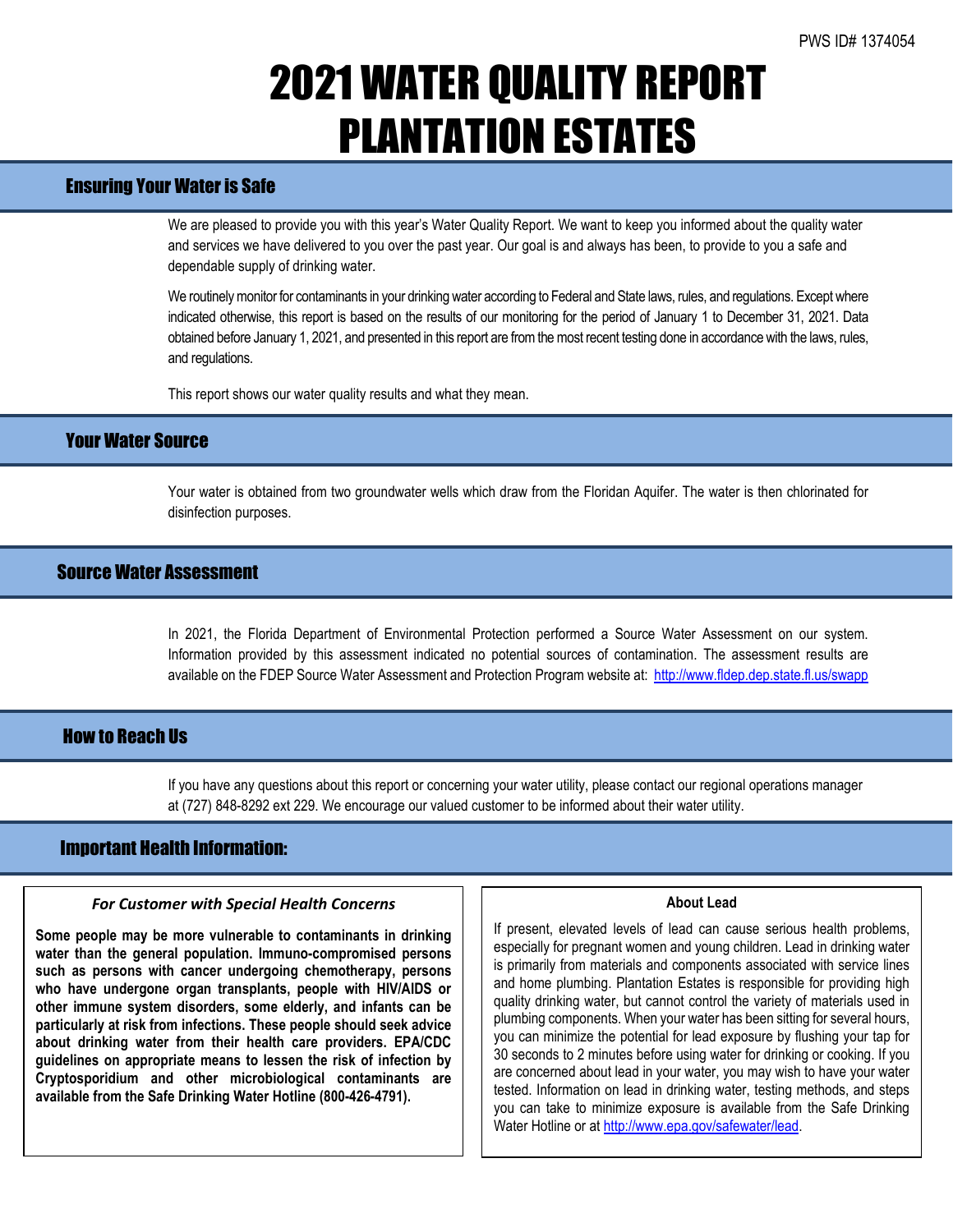# 2021 WATER QUALITY REPORT PLANTATION ESTATES

# About Your Drinking Water

### **ADDITIONAL HEALTH INFORMATION**

The sources of drinking water (both tap water and bottled water) include rivers, lakes, streams, ponds, reservoirs, springs, and wells. As water travels over the surface of the land or through the ground, it dissolves naturally occurring minerals and, in some cases, radioactive material, and can pick up substances resulting from the presence of animals or from human activity. Contaminants that may be present in source water include:

**(A) Microbial contaminants**, such as viruses and bacteria, which may come from sewage treatment plants, septic systems, agricultural livestock operations, and wildlife.

**(B) Inorganic contaminants**, such as salts and metals, which can be naturally occurring or result from urban stormwater runoff, industrial or domestic wastewater discharges, oil and gas production, mining, or farming.

**(C) Pesticides and herbicides**, which may come from a variety of sources such as agriculture, urban stormwater runoff, and residential uses.

**(D) Organic chemical contaminants**, including synthetic and volatile organic chemicals, which are by-products of industrial processes and petroleum production, and can also come from gas stations, urban stormwater runoff, and septic systems.

**(E) Radioactive contaminants**, which can be naturally occurring or be the result of oil and gas production and mining activities.

In order to ensure that tap water is safe to drink, the EPA prescribes regulations which limit the amount of certain contaminants in water provided by public water systems. The Food and Drug Administration (FDA) regulations establish limits for contaminants in bottled water which must provide the same protection for public health.

Drinking water, including bottled water, may reasonably be expected to contain at least small amounts of some contaminants. The presence of contaminants does not necessarily indicate that the water poses a health risk. More information about contaminants and potential health effects can be obtained by calling the **Environmental Protection Agency's Safe Drinking Water Hotline at 1-800-426-4791**.

*We completed required sampling for Inorganics, VOCs, SOCs, and secondaries on time but results were late to DEP, therefore, we were in violation of reporting requirements. We took the required samples accurately and on time, but results were late to DEP. The monitoring period was Jan. 1, 2021 through June 30, 2021 and results were due by January 10, 2022. We will sample earlier this year to ensure results are received on time, etc*

## **HOW TO READ THE TABLE**

In the table accompanying this report you may find unfamiliar terms and abbreviations. The following definitions are provided to assist you with understanding the report.

### **Important Definitions:**

- **Maximum Contaminant Level or MCL:** The highest level of a contaminant that is allowed in drinking water. MCLs are set as close to the MCLGs as feasible using the best available treatment technology.
- **Maximum Contaminant Level Goal or MCLG:** The level of a contaminant in drinking water bellow which there is no known or expected risk to health. MCLGs allow for a margin of safety.
- Action Level or AL: The concentration of a contaminant which, if exceeded, triggers treatment or other requirements that a water system must follow.
- **Maximum Residual Disinfectant Level or MRDL:** The highest level of a disinfectant allowed in drinking water. There is convincing evidence that addition of a disinfectant is necessary for control of microbial contaminants.
- **Maximum Residual Disinfectant Level Goal or MRDLG:** The level of a drinking water disinfectant below which there is no known or expected risk to health. MRDLGs do not reflect the benefits of the use of disinfectants to control microbial contaminants.
- **ND:** Means not detected and indicates that the substance was not found by laboratory analysis.
- **Parts per Billion (ppb) or Micrograms per Liter (μg/l):** One part by weight of analyte to 1 billion parts by weight of the water sample.
- **Parts per Million (ppm) or Milligrams per Liter (mg/l):** One part by weight of analyte to 1 million parts by weight of the water sample.
- Picocurie per Liter (pCi/L): Measure of the radioactivity in water.